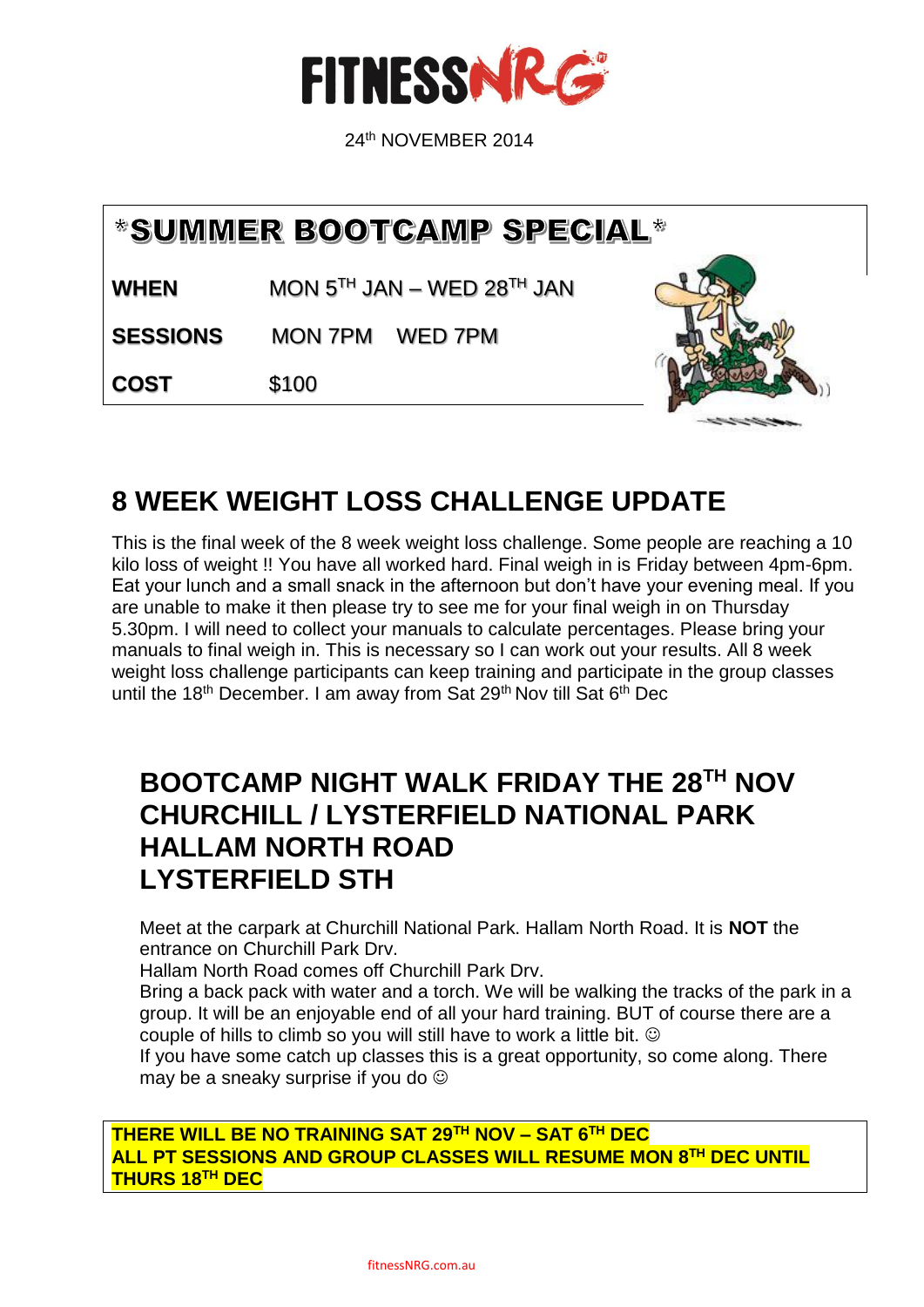# **FITNESS NRG CHRISTMAS PARTY**

#### **WHEN SAT 13TH DEC**

#### **TIME 7PM**

**THEME BUY YOUR PARTY CLOTHES FROM THE SALVO'S TO SUPPORT THOSE IN NEED. PLACE RECEIPTS ON GYM MIRROR. LET'S SEE HOW MUCH WE CAN RAISE.** 



#### **BRING A SMALL PLATE AND DRINKS**

### **\*WINNER OF 8 WEEK WEIGHT LOSS ANNOUNCED PLUS AWARDS PRESENTED ON THE NIGHT**

# **DATES TO REMEMBER**

| Fri 28 <sup>th</sup> November                                 | Last Bootcamp session (Night Walk)                                                                                              |  |
|---------------------------------------------------------------|---------------------------------------------------------------------------------------------------------------------------------|--|
| Fri 28 <sup>th</sup> November                                 | Final weigh in for all 8 Week Weight Loss Participants. 4-6 pm                                                                  |  |
| Sat 29 <sup>th</sup> Nov-Sat 6 <sup>th</sup> Dec "No Classes" |                                                                                                                                 |  |
| Sat 13 <sup>th</sup> December                                 | <b>FitnessNRG Xmas Party</b> Awards presented on the night                                                                      |  |
| Thurs 18 <sup>th</sup> December<br>Last term 4 group class    |                                                                                                                                 |  |
|                                                               | Mon 22 <sup>nd</sup> Dec – Mon 5 <sup>th</sup> Jan Personal Training and PT Group sessions available.<br>Bookings are essential |  |
|                                                               | Mon 5 <sup>th</sup> Jan- Wed 28 <sup>th</sup> Jan "SUMMER BOOTCAMP"                                                             |  |
| Tues 3 <sup>rd</sup> Feb                                      | 2015 Term 1 Group Classes commence                                                                                              |  |
| Wed 4 <sup>th</sup> Feb                                       | Feb Bootcamp starts                                                                                                             |  |



FITNESS NRG GIFT VOUCHERS ARE **AVAILABLE NOW!!** 

GREAT IDEA AS A XMAS GIFT